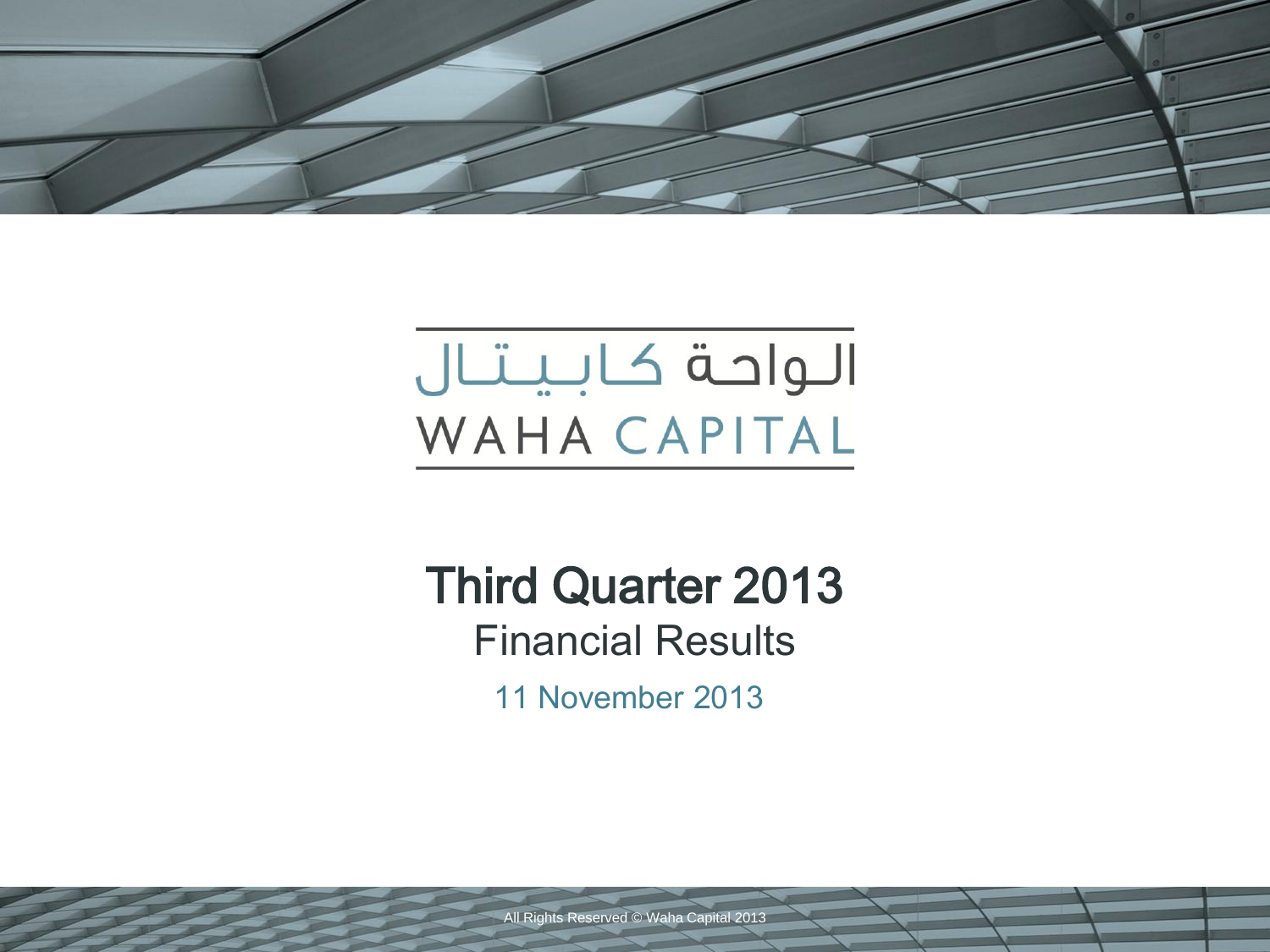

# Table of Contents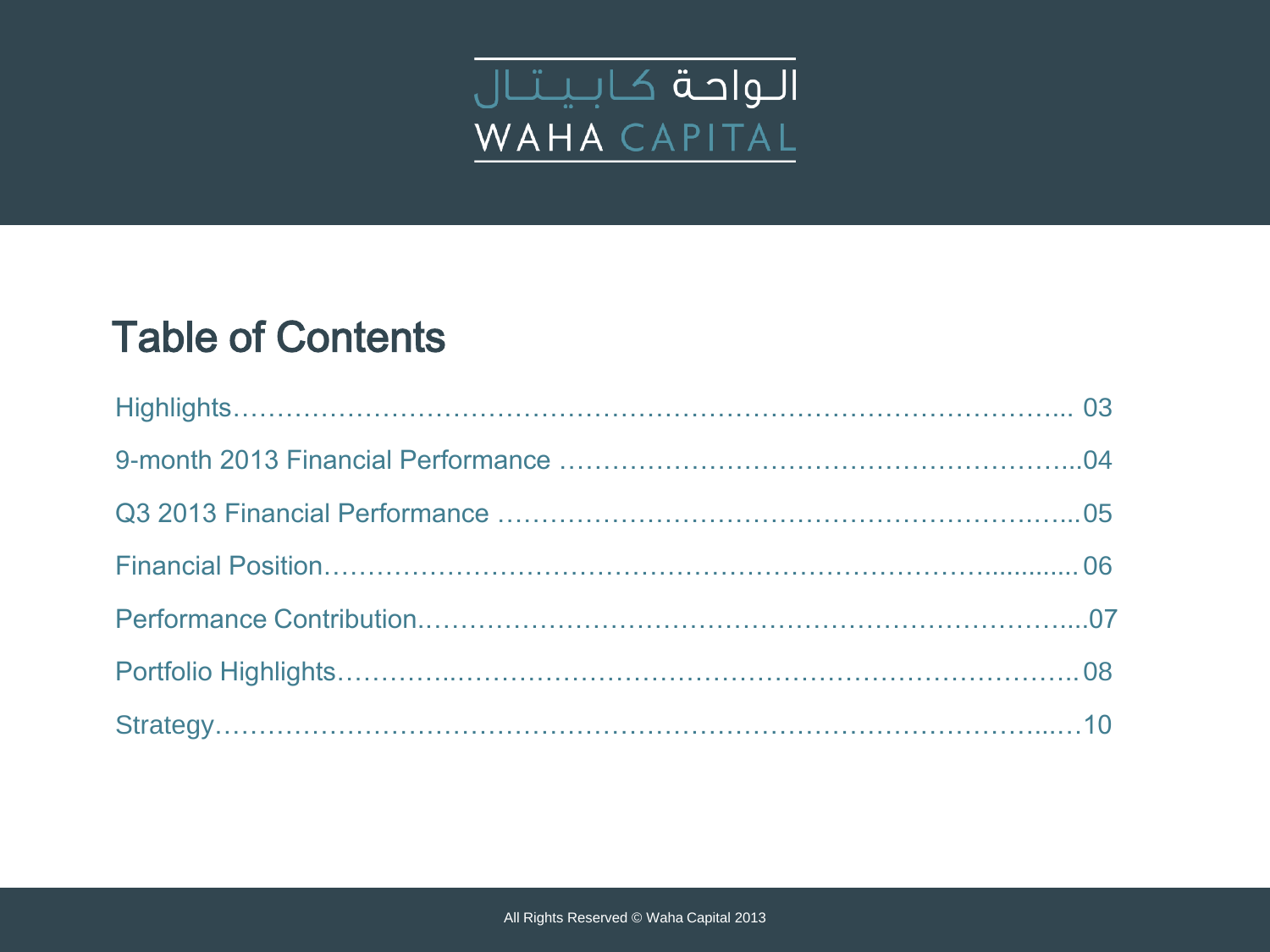

#### Performance reflects growth across all business divisions

- Q3 2013 net profit of AED 107.1 million, up 289 percent over Q3 2012
- 9-month net profit of AED 230.8 million, up 645 percent over 9-month 2012
- Strong performance by direct investments, particularly AerCap and Dunia Finance
- Robust income generated by Capital Markets division
- Total equity of AED 2.5 billion as at 30 September 2013 vs AED 2.3 billion as at 31 December 2012
- Assets of AED 4.6 billion as at 30 September 2013 vs AED 4.4 billion at 31 December 2012
- Return on equity for the first nine months of 2013 was 13% and ROA was 7%
- Acquired a controlling stake in Anglo Arabian Healthcare comprising 17 operating assets
- Successfully exited two non-core assets generating cash proceeds of AED 100 million

9-Month 2013 **Net Profit Up 645%** vs YTD 2012

Q3 2013 **Net Profit Up 289%** vs Q3 2012

**Total Equity Up 5.5%** vs YE 2012

**Total Assets Up 4.4%** vs YE 2012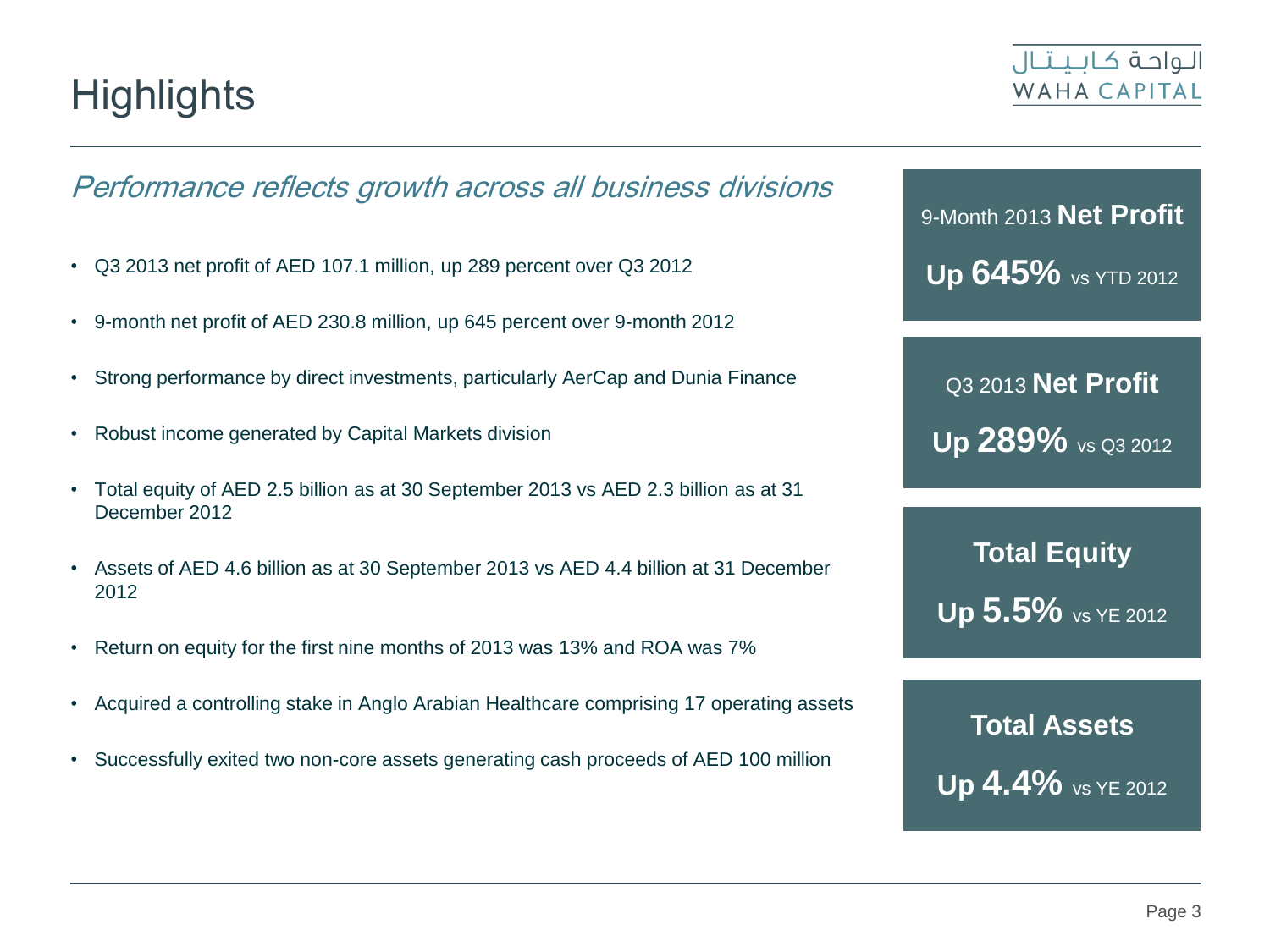# 9-month 2013 Financial Performance



9-month 2013 **INCOME**

**UP 192%** vs 9-month 2012

9-month 2013 **EXPENSES**

**UP 90%** vs 9-month 2012

9-month 2013 **PROFIT**

**UP 645%** vs 9-month 2012

| <b>In AED Million</b>                   |       | 9-month 2013 9-month 2012 |
|-----------------------------------------|-------|---------------------------|
| <b>Total Income</b>                     | 441   | 151                       |
| <b>Total Expenses</b>                   | (211) | (111)                     |
| Net Profit attributable to shareholders | 231   | 3 <sup>1</sup>            |
| Equity attributable to shareholders     | 2.451 | 2 144                     |

| Key Performance Indicators |          | <u>9-month 2013 9-month 2012</u> |
|----------------------------|----------|----------------------------------|
| Earning per Share (in AED) | 0.122    | 0.016                            |
| Annualized ROE (in %)      | $12.9\%$ | 1.8%                             |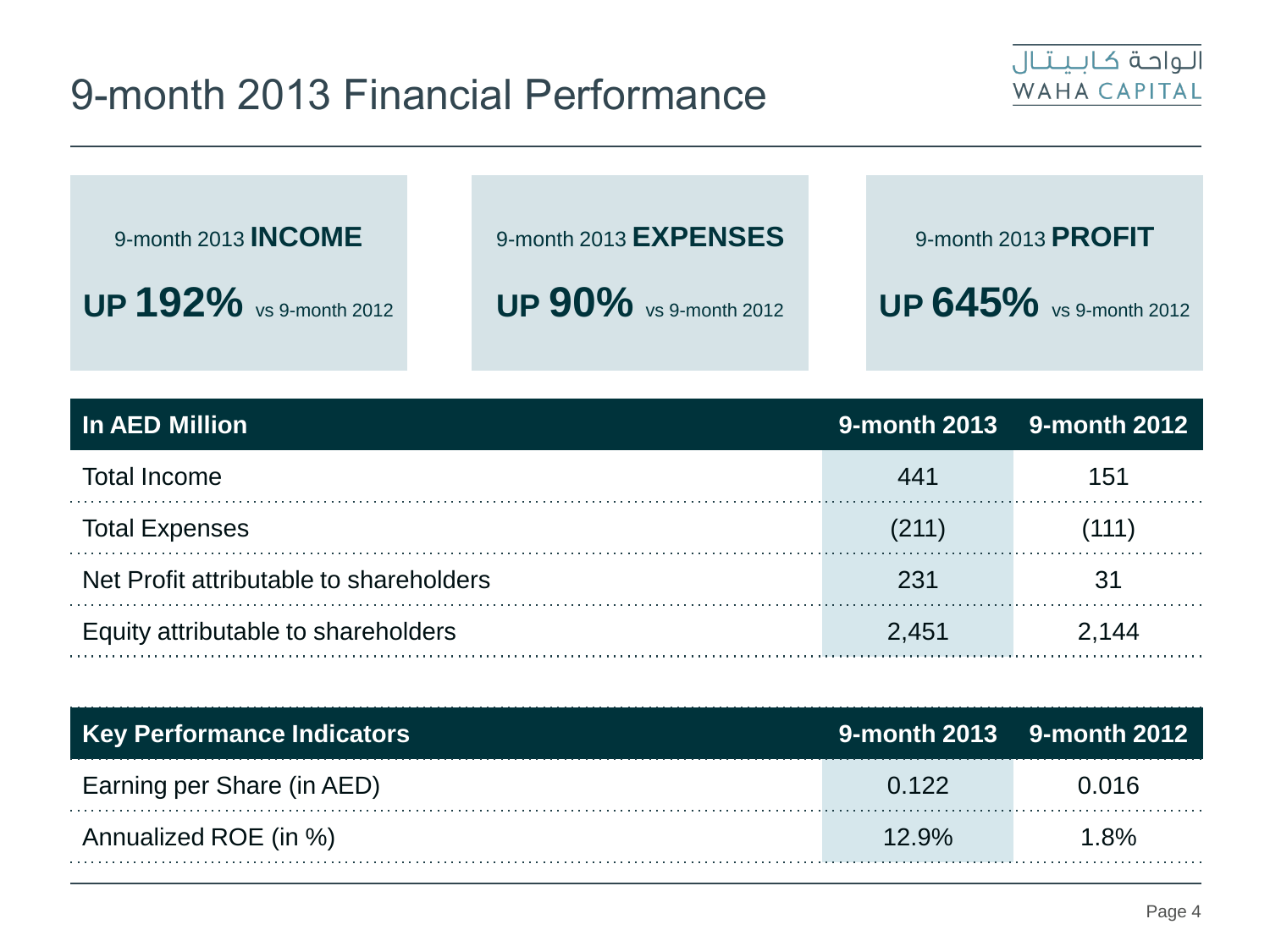

| Q3 2013 <b>INCOME</b>     | Q3 2013 <b>EXPENSES</b>          | Q3 2013 <b>PROFIT</b> |
|---------------------------|----------------------------------|-----------------------|
| <b>UP 227%</b> vs Q3 2012 | UP 148% $\frac{9}{2}$ vs Q3 2012 | UP $289\%$ vs Q3 2012 |

| <b>In AED Million</b>                   | Q3 2013 | Q3 2012 |
|-----------------------------------------|---------|---------|
| <b>Total Income</b>                     | 199     | 61      |
| <b>Total Expenses</b>                   | 92      | 37      |
| Net Profit attributable to shareholders | 107     | 27      |
| Equity attributable to shareholders     | 2,451   | 2 144   |

| Key Performance Indicators <sub> </sub> | Q3 2013 | Q3 2012 |
|-----------------------------------------|---------|---------|
| Earning per Share (in AED)              | 0.056   | 0.013   |
| Quarterly ROE (in %)                    | $4.5\%$ | $1.2\%$ |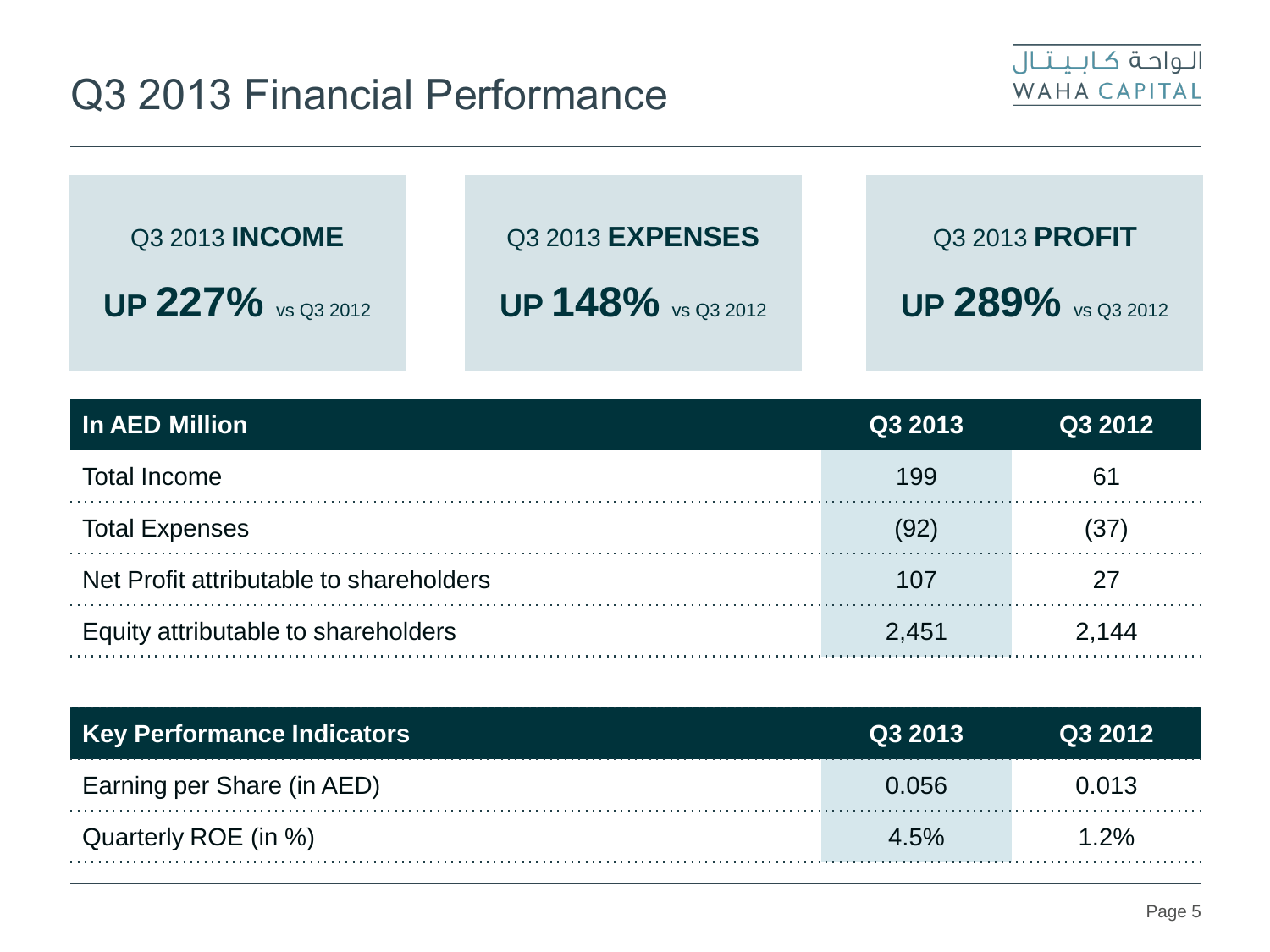

| <b>TOTAL ASSETS</b><br><b>AED 4.6b</b>   | <b>EQUITY</b><br><b>AED 2.5b</b> | <b>DEBT</b><br><b>AED 1.9b</b> | <b>CASH</b><br><b>AED 122m</b> |
|------------------------------------------|----------------------------------|--------------------------------|--------------------------------|
| <b>AED in Million</b>                    |                                  | <b>30 September</b><br>2013    | 31 December<br>2012            |
| Cash                                     |                                  | 122                            | 220                            |
| Investment in equity-accounted investees |                                  | 2,450                          | 2,255                          |
| <b>Investment Property</b>               |                                  | 807                            | 776                            |
| <b>Other Investments</b>                 |                                  | 667                            | 744                            |
| <b>Other Assets</b>                      |                                  | 586                            | 440                            |
| <b>Total Assets</b>                      |                                  | 4,632                          | 4,435                          |
| <b>Total Debt</b>                        |                                  | 1,856                          | 1,786                          |
| <b>Total Equity</b>                      |                                  | 2,472                          | 2,344                          |
| Leverage (%)                             |                                  | 41.4%                          | 40.2%                          |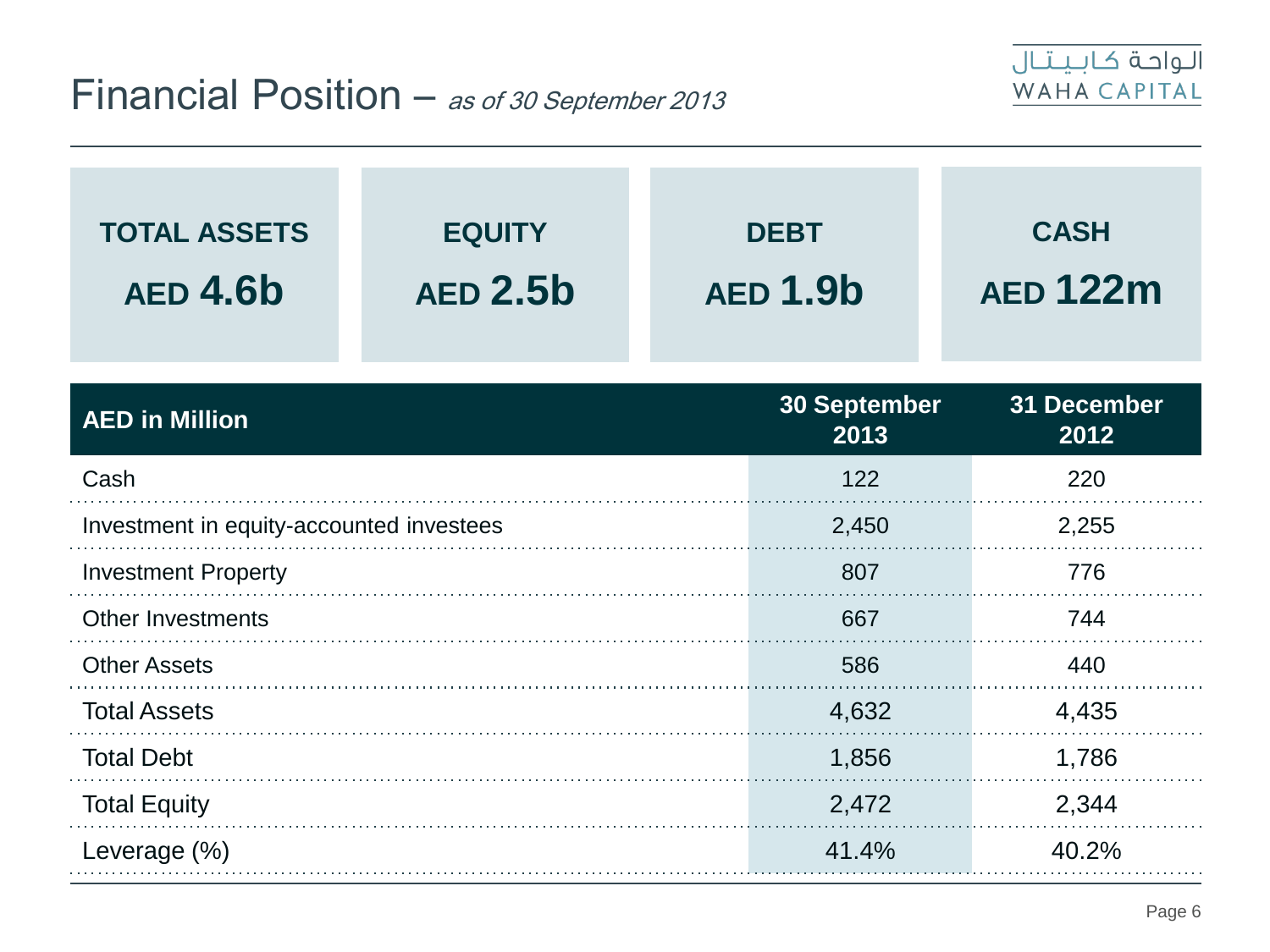# Performance Contribution – as of 30 September 2013



- Principal Investments and Capital Markets represent the largest contributors to net profit
- Key Principal Investments include:
	- AerCap
	- Dunia Finance
	- Stanford Marine Group
	- Anglo Arabian Healthcare

### **Net Profit** Net Profit

• Principal Investments represent the largest component of total assets with AerCap comprising 43% of the total assets

#### Contribution to Net Profit Contribution to Total Assets



- Principal Investments
- Capital Markets
- Industrial Real Estate
- Corporate
- **Finance expenses**

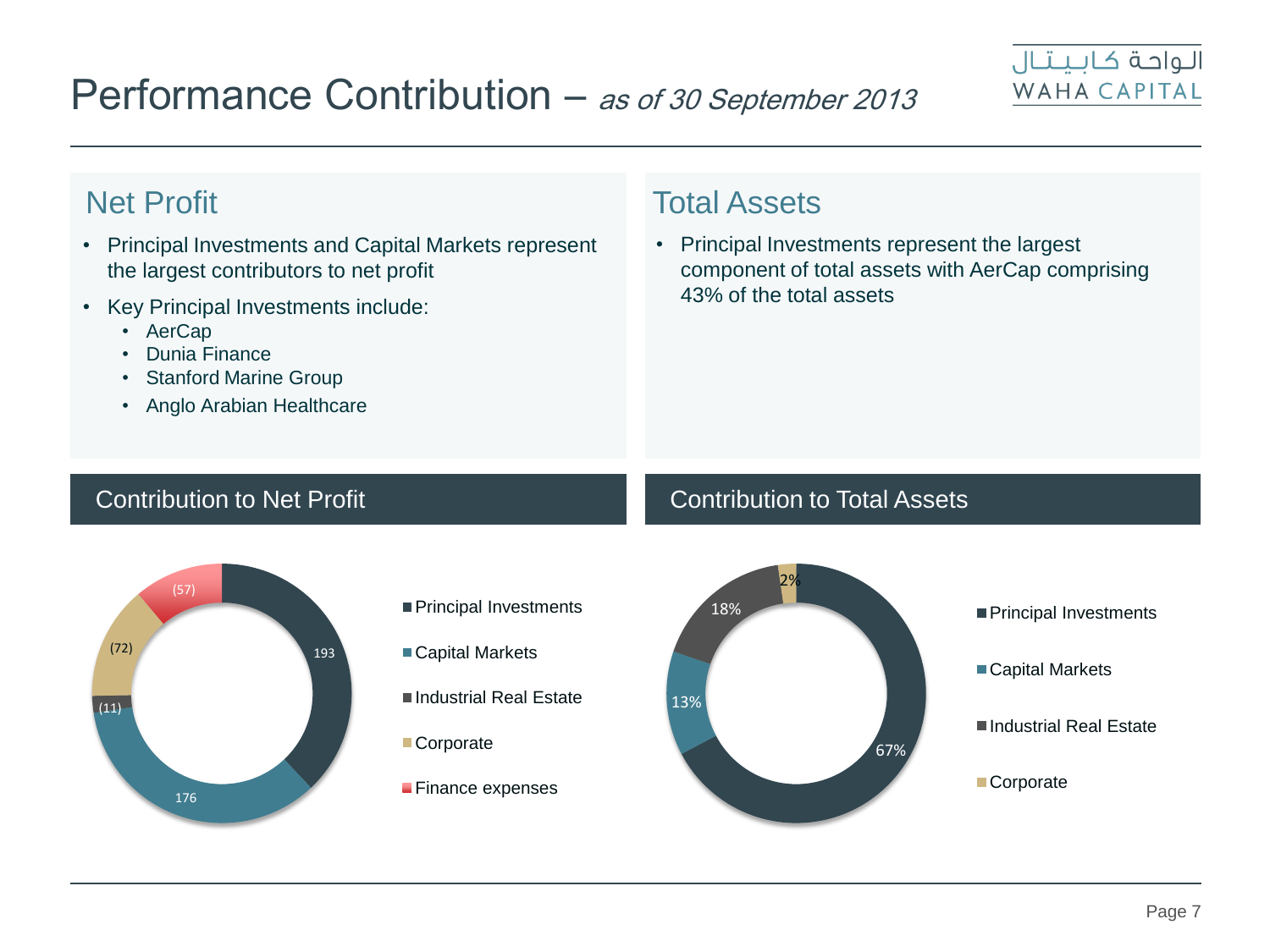### Principal Investments - AerCap Holdings Principal Investment - Dunia Finance

- Signed new lease agreements for 10 aircraft
- Average term of lease agreements in past 12 months was 165 months for new aircraft
- Delivered 7 aircraft under contracted leases
- Purchased 6 aircraft and entered into a purchase and leaseback transaction for 6 new aircraft
- Closed the sale of 5 aircraft
- Financing transactions completed year-to-date amounted to \$1.8 billion

- Expanded loan book, gaining c.18,100 new customers and achieved c.24% growth in its loan portfolio
- Achieved increase in net-interest-income by 34%
- Improved asset quality, impairment reserve (as a percentage of loans and advances) reduced from 7.6% at the end of 2009 to 3.0%
- Funded 95% of loan portfolio growth through customer deposits and retained earnings

- Achieved consolidated EBITDA of US\$ 42.5m with margin of 24.9%
- Maintained fleet of 38 owned Offshore Supply Vessels (OSVs) in operation
- Average vessels utilization of 88.5%
- Delivered 9 ships and undertook repair and maintenance on 499 ships
- Acquired 5 vessels

### Principal Investment - SMG Principal Investment - Anglo Arabian **Healthcare**

- Owns and operates 17 assets, employs more than 300 people and serves over 400,000 registered outpatients
- Operating assets consist of 1 day hospital, 6 clinics, 5 pharmacies, 3 diagnostics centres and 1 provider of continuing medical education, with 1 hospital set to open in 2014
- Plans to expand rapidly over the next few years, organically and through acquisitions
- Part of Waha Capital's strategy is to invest at least AED 200- 250 million in the healthcare segment over three to five years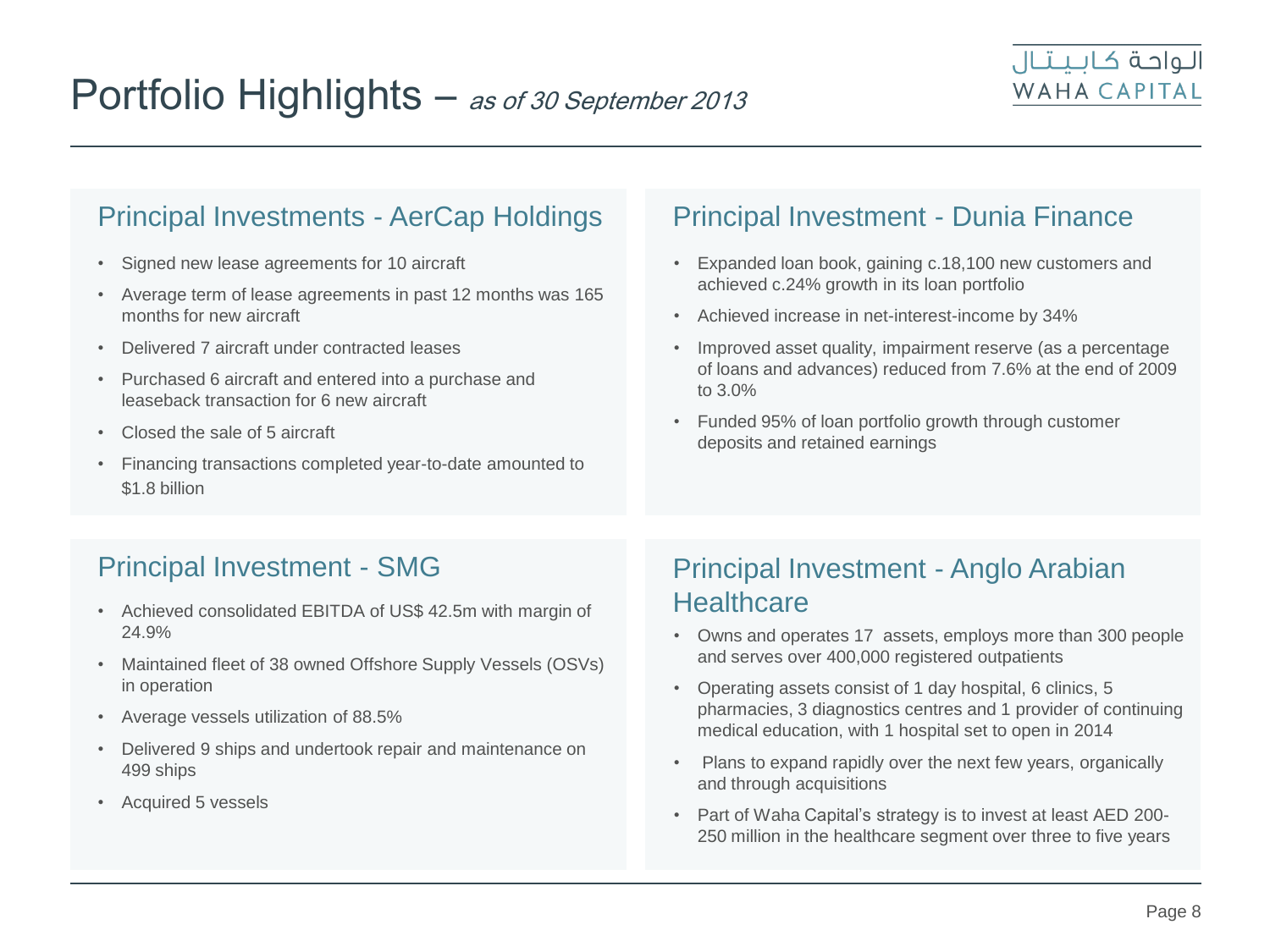### Principal Investment - MENA Infrastructure | Industrial Real Estate - ALMARKAZ Fund • Construction of Phase I infrastructure and 90,000 m<sup>2</sup> of

- Fund launched in 2007 with a total capital commitment of \$300 million from its Limited Partners
- Waha Capital's commitment as an LP stands at \$53.75 million (17.9% of total commitment)
- The Fund is invested in four projects: a) Alexandria International Container Terminals in Egypt, b) Qurayyah Independent Power Project (IPP) in Saudi Arabia, c) United Power Company in Oman and d) Sohar Power Company in Oman
- The fund targets a 6% dividend yield and a gross IRR of 14-17%

- Small Industrial Units (SIUs) completed in December 2012
- SIU occupancy reached 55% by end of September 2013
- Robust lease activity with growing interest from manufacturing and logistics businesses attracted by the development's superior infrastructure and facilities

### Capital Markets - Public Transactions

- Waha Capital has been developing its securities investments business to invest in capital market securities such as bonds, sukuks, convertibles, equities, hybrids, IPOs and pre-IPOs.
- Initial focus will be on credit investments primarily comprising USD-denominated corporate bonds issued in emerging markets with a focus on Central Europe, Middle East and Africa (CEMEA).
- Investment process is complemented by dedicated in-house research and robust risk management.

### Capital Markets - Private Transactions

- Since 2008 Waha Capital has arranged several private transactions. These transactions include a range of financial instruments usually secured on an underlying asset.
- The financial instruments typically include secured debt, mezzanine debt, junior debt, structured debt and selected options and derivatives.
- The target IRR hurdle rate for investments into private transactions is 15% and all investments are subject to fundamental research covering macro, sector and issuer risks.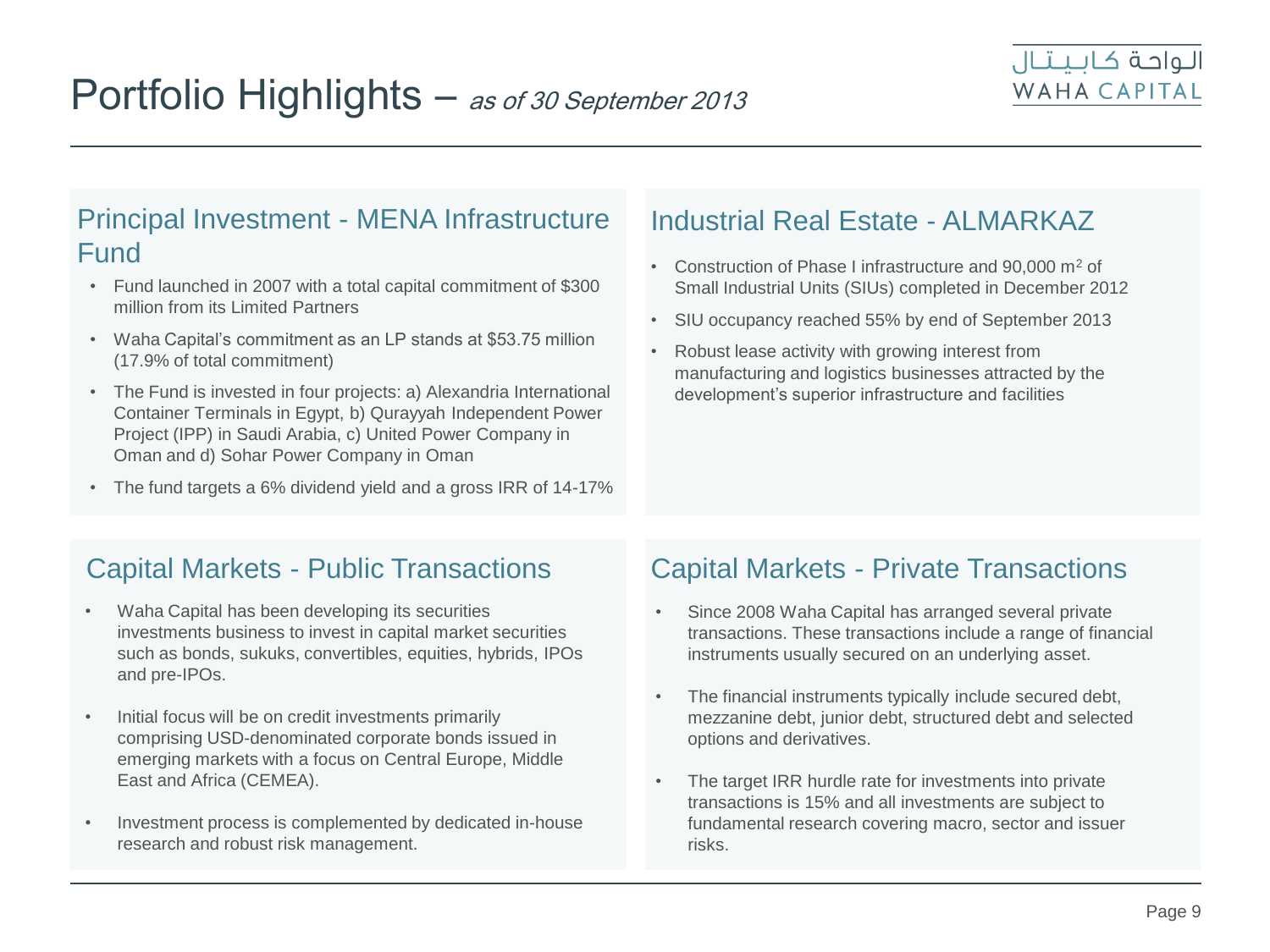

To be the pre-eminent investment company in the region, with robust earnings visibility

| Principal<br><b>Investments</b>         | • Acquire controlling stakes in companies with first class management<br>• Grow business regionally, seeking investments in existing and new<br>sectors, including the education & industrial sectors |  |  |
|-----------------------------------------|-------------------------------------------------------------------------------------------------------------------------------------------------------------------------------------------------------|--|--|
| <b>Capital Markets</b>                  | • Generate cash flows and returns in excess of our cost of capital<br>• Focus on opportunities in both primary and secondary equity markets                                                           |  |  |
| <b>Industrial</b><br><b>Real Estate</b> | • Build out ALMARKAZ project and pursue future development<br>opportunities with a special emphasis on pre-leasing, while minimizing<br>market risk                                                   |  |  |
| Infrastructure                          | • Build on the success of the MENA Infrastructure Fund by potentially<br>launching a second fund                                                                                                      |  |  |
| <b>Our Philosophy</b>                   | Collaborate<br><b>Deliver</b><br>Excel                                                                                                                                                                |  |  |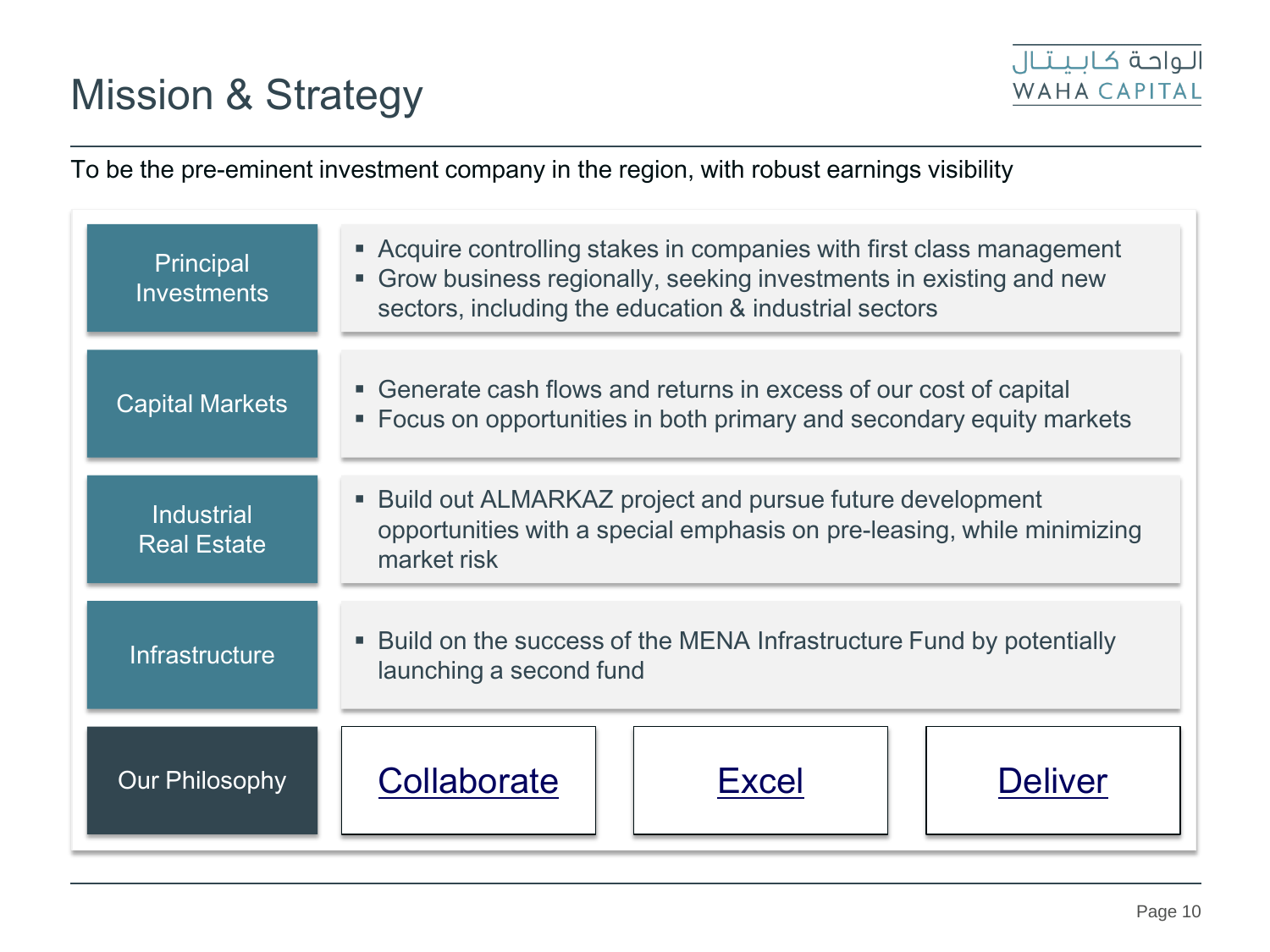## **Disclaimer**



This document is not and does not form part of any offer for sale or solicitation of any offer to subscribe for or purchase any securities and is furnished solely for the informational purposes of the addressee.

This document contains forward-looking statements. Forward-looking statements are neither historical facts nor assurances of future performance. Instead, they are based only on our current beliefs, expectations and assumptions. Our actual results and financial condition may differ materially from those indicated in the forward-looking statements. Therefore, you should not rely on any of these forward-looking statements. No representation or warranty, express or implied, is made as to the accuracy, completeness or fairness of the information and opinions contained in this document. We undertake no obligation to publicly update any forward-looking statement whether as a result of new information, future developments or otherwise.